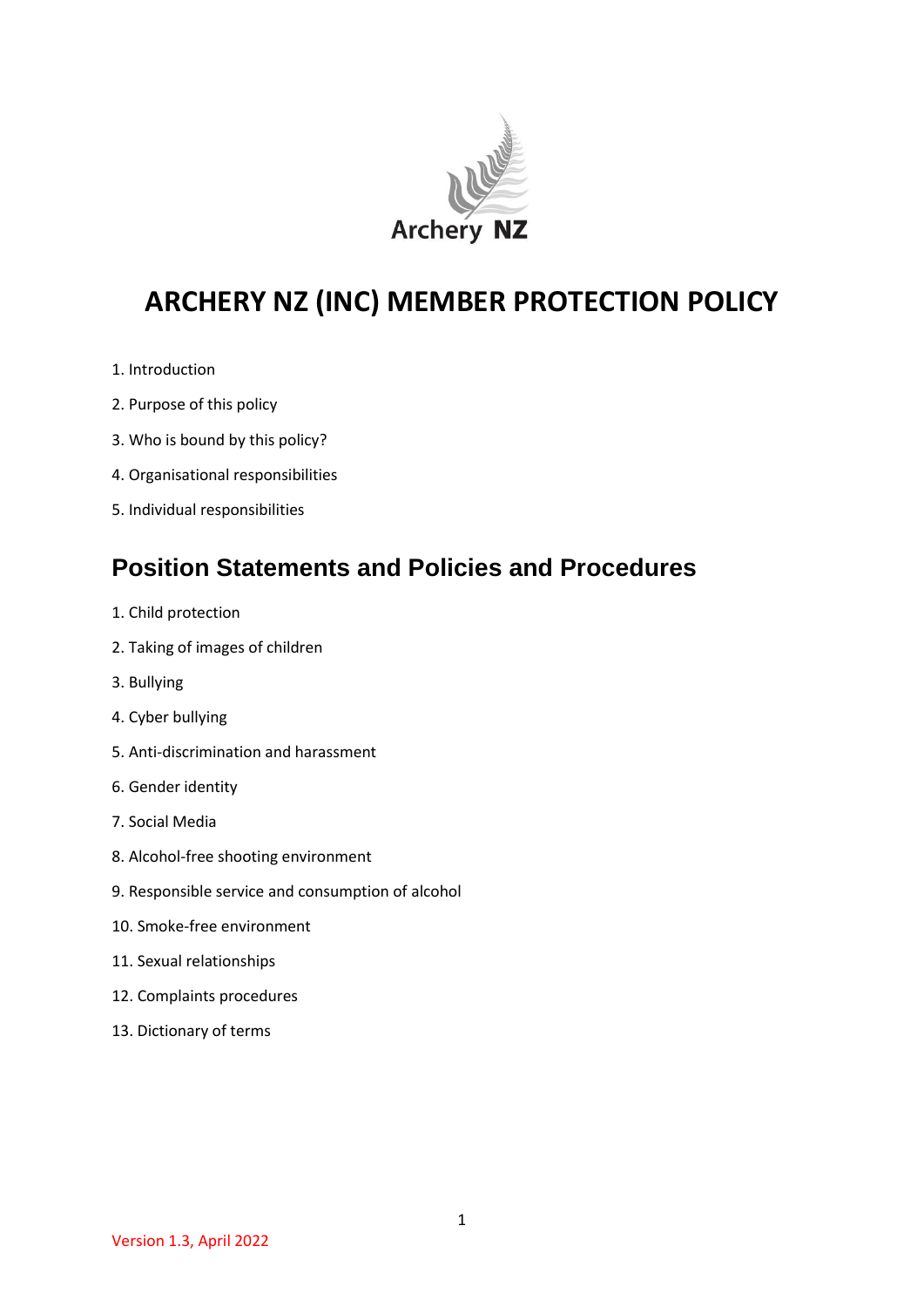# **PREFACE**

Archery NZ is committed to providing a safe environment free from harassment and abuse.

We believe that anyone who works for us (paid or voluntary), represents Archery NZ, engages in Archery NZ activities, is a stakeholder, supporter, supplier or everyone with whom we deal, has the right to be treated with respect and dignity.

Archery NZ will not tolerate harassment or abuse in our organisation or from the members of our organisation.

We will take all complaints seriously, and will ensure they are dealt with promptly, seriously, sensitively and above all confidentially.

Disciplinary action can and will be taken against a person or persons who are found in breach of the Archery NZ Member Protection Policy.

Archery NZ has developed a comprehensive Member Protection Policy and complaints procedures.

Copies of these policies can be obtained from the Archery NZ Administrator at [administration@archerynz.co.nz](mailto:administration@archerynz.co.nz) or you can download a copy from our web site [www.archerynz.co.nz](http://www.archerynz.co.nz/)

All persons, whatever their age, culture, disability, gender, language, racial origin, religious belief or sexual identity, have the right to participate in the sport or archery in a fair and open manner without any form of discrimination, harassment or abuse.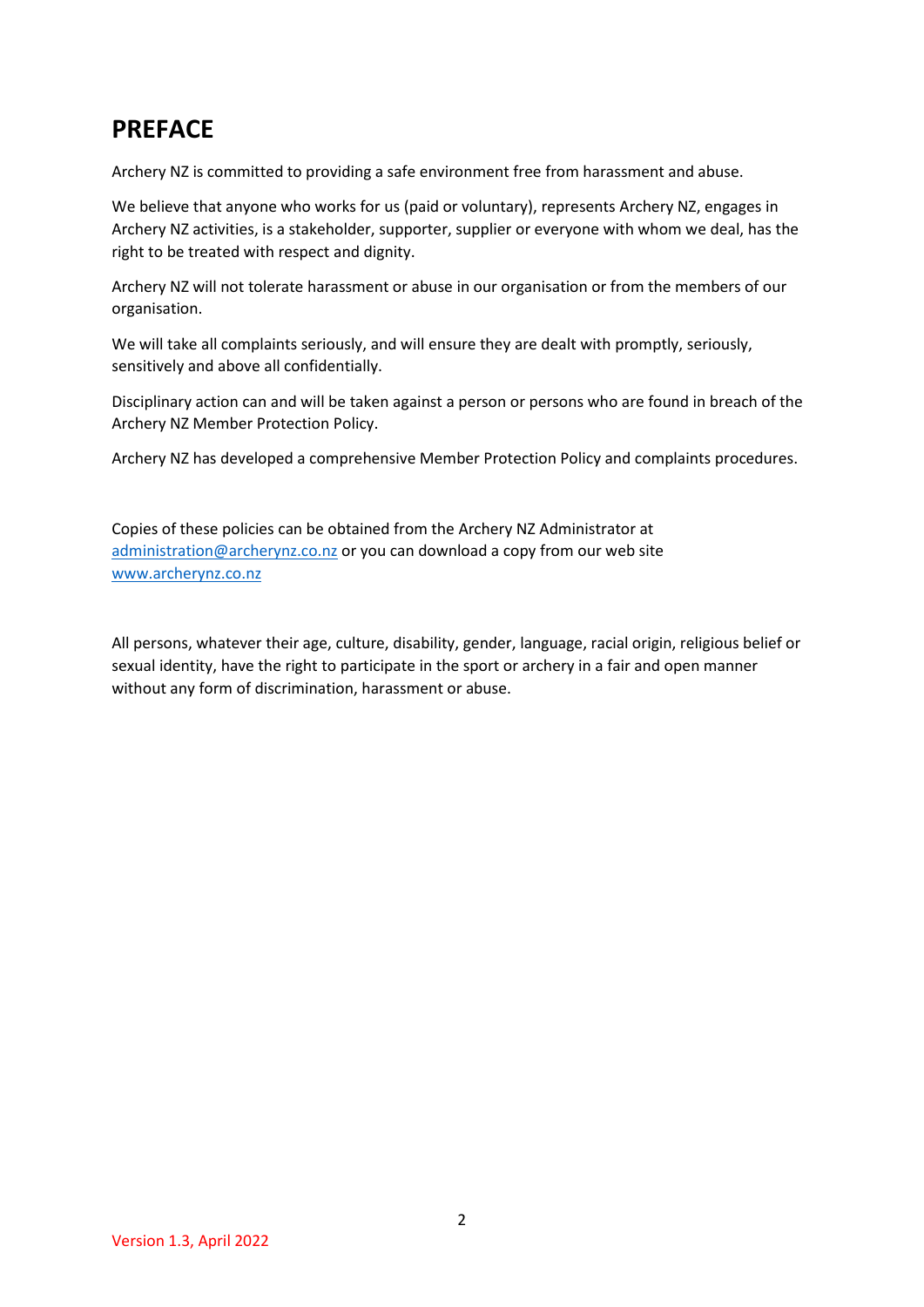#### **PART A: ARCHERY NZ MEMBER PROTECTION POLICY**

#### **1. Introduction Archery NZ**

Archery NZ Inc is the recognised National controlling body for archery in New Zealand and represents the interests of its members to the NZOC, SportNZ, World Archery, Paralympics NZ, Drug Free Sport NZ and other sporting organisations.

#### **Our Mission Statement:**

"To enable & celebrate a community of people of all ages & abilities who participate in Archery"- See more at: [http://www.archerynz.co.nz](http://www.archerynz.co.nz/) 

#### **2. Purpose of this policy**

The Archery NZ Member Protection Policy assists Archery NZ to uphold our core values and provide a safe, fair and inclusive environment for everyone involved in our sport. It also ensures that everyone involved in our sport is aware of their legal and ethical rights and responsibilities as well as the standards of behaviour required of our members. Everyone has the right to be treated with respect and dignity and to be protected from all forms of discrimination, harassment or abuse.

The policy and its attachments outline the practical steps Archery NZ will take to eliminate discrimination, harassment, abuse and any other form of inappropriate behaviour from our sport. If these policies are breached by any person or organisation bound by these policies, Archery NZ may take disciplinary action and has the right to refer serious breaches to the Human Rights Commission or the NZ Police.

These policies have been endorsed by the Archery NZ Board. The Policies come into effect on the 5<sup>th</sup> November 2015 and will operate until replaced.

#### **3. Who is bound by these policies**

These policies apply to the following people, whether paid or unpaid/voluntary:

3.1 Persons appointed or elected to the Board of Archery NZ, Committees, Sub-committees, Working Groups, or individual roles.

- 3.2 Employees or Contractors of Archery NZ
- 3.3 Support personnel, including Team Managers, Team Coaches and other Team Officials
- 3.4 Coaches and Instructors
- 3.5 Athletes
- 3.6 Judges, Directors of Shooting, and other Tournament Officials
- 3.7 Members and Affiliates as defined in the Archery NZ Constitution and Rules

3.8 Athletes, Coaches, Officials and other personnel participating in Tournaments, events and activities, including camps and training sessions, held or sanctioned by Archery NZ or Member Associations or Clubs.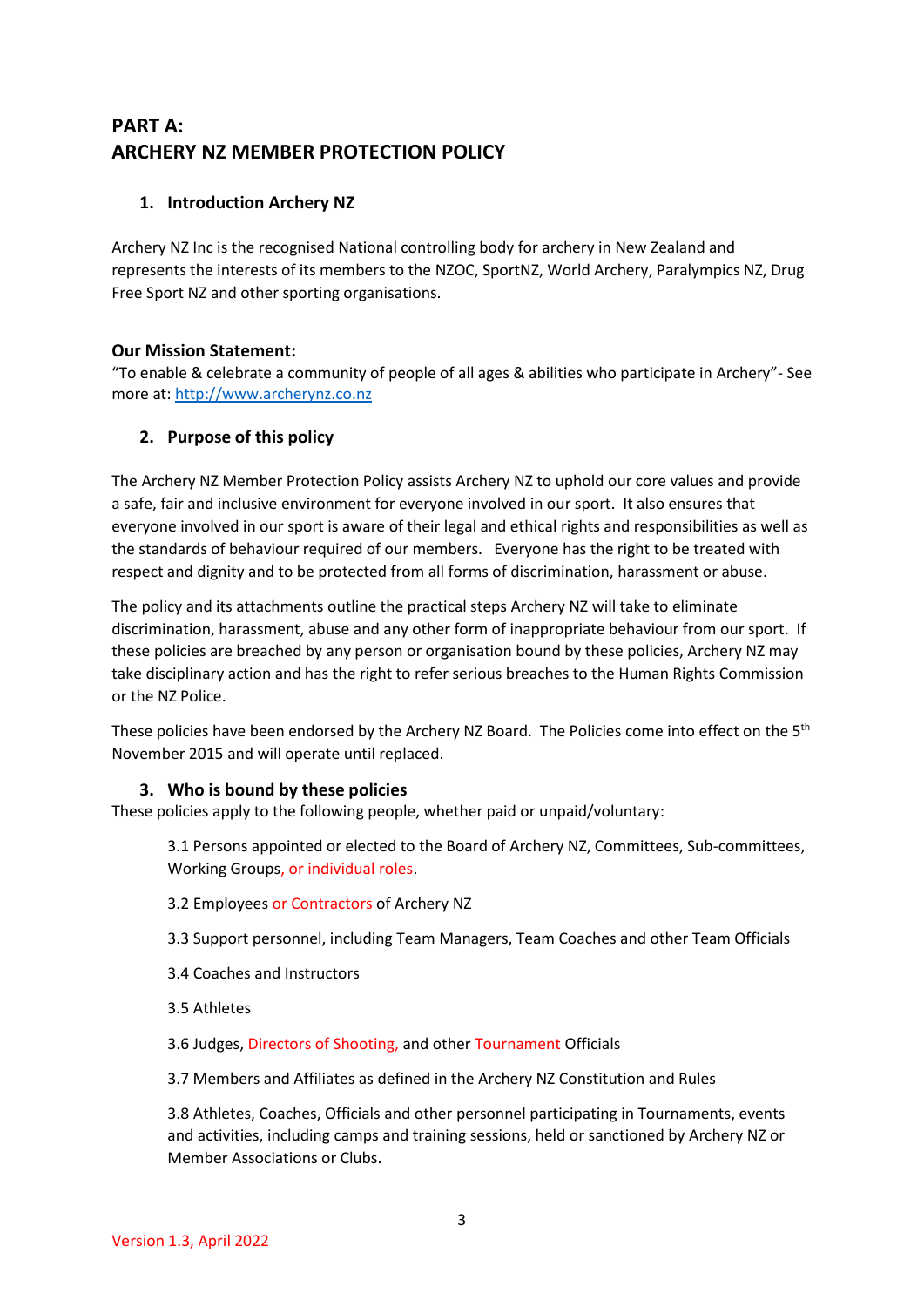These policies will continue to apply to a person, persons or club even after they have stopped their association or employment with Archery NZ, if disciplinary action against that person, persons or club had commenced prior to their disassociation.

### **Position Statements**

#### **1. Child, Youth and Vulnerable Adults Protection**

Archery NZ is committed to the safety and well-being of all children, young people and vulnerable adults who participate in our sport, access Archery NZ or its member services.

We will act at all times to ensure that a child, youth or vulnerable adult's safe environment is maintained.

All those people working with children, young people and vulnerable adults have a duty of care to safeguard and promote that persons' welfare and safety. We encourage the active participation of staff, members and volunteers in providing a safe, fair and inclusive environment for all participants.

The Children, Youth and Vulnerable Adults Protection Policy is based on the following three fundamental principles:

1. Whilst dealing with children and vulnerable adults, their welfare is paramount. See the definition in Children, Young Persons, and Their Families Act 1989 (updated 06 December 2014)

2. All children, youth and vulnerable adults, whatever their age, culture, ability, gender, language, racial origin, religious beliefs or sexual identity have the right to protection from discrimination or abuse.

3. The rights, dignity and worth of every child, youth and vulnerable adult should always be respected.

#### **RESPONSIBILITIES**

Archery NZ and its members ensure that the following is adhered to:

1. Maintain a Duty of Care to protect children, youth and vulnerable adults from discrimination and/or abuse.

2. All incidents or suspicions, poor practice and allegations should be taken seriously and reported swiftly and appropriately.

3. Confidentiality should be upheld in line with the Privacy Act 2020, and the Human Rights Act, 1993.

4. It is the responsibility of the appropriate authorities to determine whether or not abuse has taken place, but it is everyone's responsibility to report any concerns.

5. To take all reasonable steps to promote safe practice and to protect children, young people & vulnerable adults from harm, abuse and exploitation.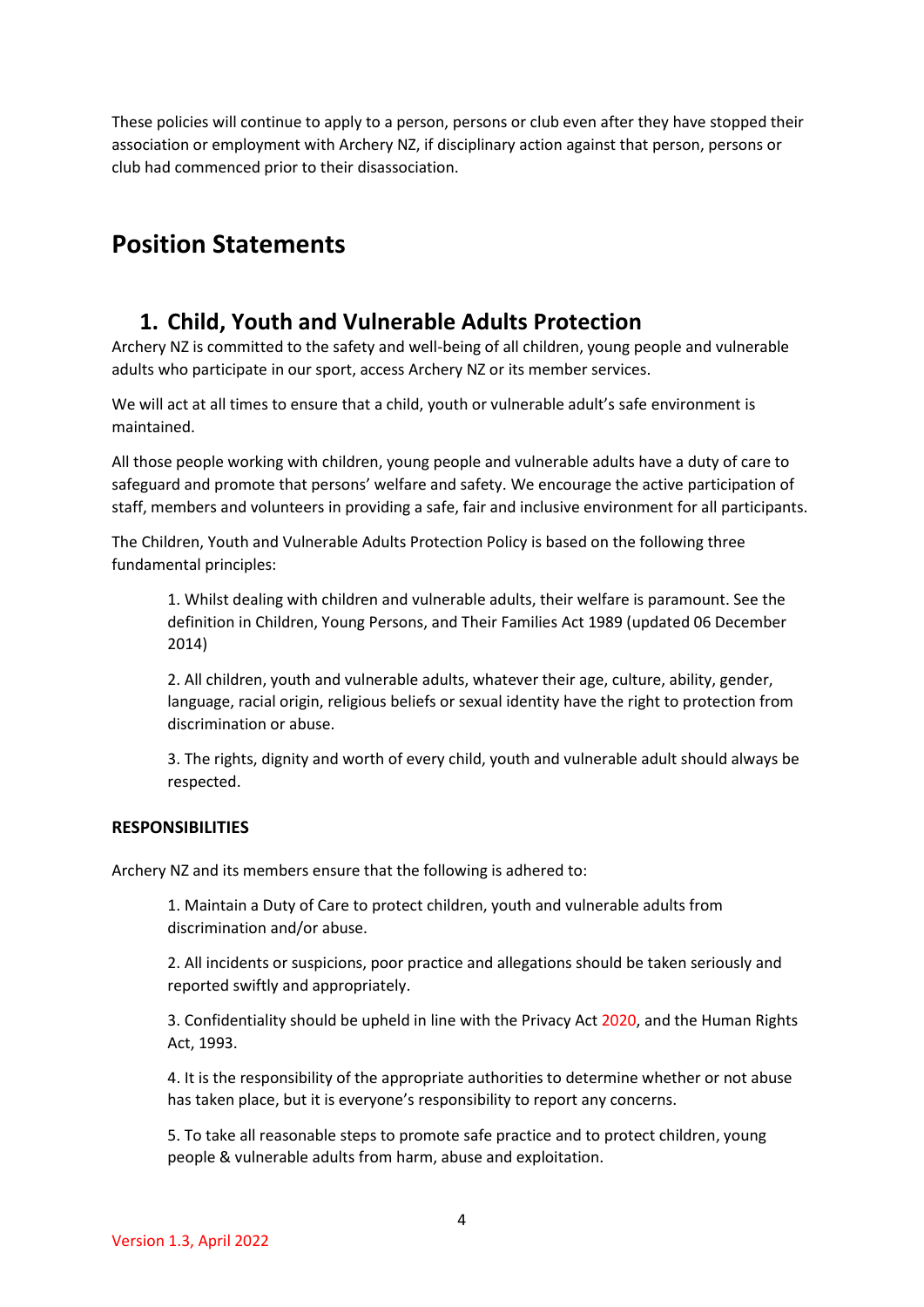6. All adults who work with children, youth and vulnerable adults have a right to fair and just treatment whenever a concern is raised about them including their conduct towards others.

7. All Archery NZ Team Officials working with Youth & Senior Teams representing Archery NZ will be subject to Police Vetting as part of the recruitment process. If a criminal history report is obtained as part of a screening process, Archery NZ will handle this information confidentially and in accordance with the relevant legal requirements.

Any concerns regarding the welfare of children, youth and vulnerable adults should be reported to the General Manager Archery NZ [gm@archerynz.co.nz,](mailto:gm@archerynz.co.nz) Chairperson Archery NZ [chairperson@archerynz.co.nz,](mailto:chairperson@archerynz.co.nz) or the Privacy Officer Archery NZ [privacyofficer@archerynz.co.nz](mailto:privacyofficer@archerynz.co.nz)

*If you believe anyone is in immediate danger or in a life-threatening situation,*

*Contact the Police immediately on 111.*

### **2. Taking Images of Children, Young People or Vulnerable Adults**

Images of children, young people or vulnerable adults can be used inappropriately or in some cases illegally.

Archery NZ requires that anyone engaged in the taking images of a minor or vulnerable adult must ensure that they have obtained appropriate permission and consent to do so.

### **3. Bullying**

Archery NZ does not tolerate the bullying of any member by another member. Bullying can take many forms, which can be categorised as:

- Physical, e.g. hitting, kicking, restraining, theft etc;
- Verbal, e.g. homophobic/racist remarks, threats, name calling;
- Emotional, e.g. isolating individuals from activities; Cyber-Bullying

Bullying may also include:

Other forms of violence including:

- Sexual;
- Sarcasm:
- Spreading rumours;
- Persistent teasing:
- Tormenting, ridiculing, humiliation;
- Racial taunts: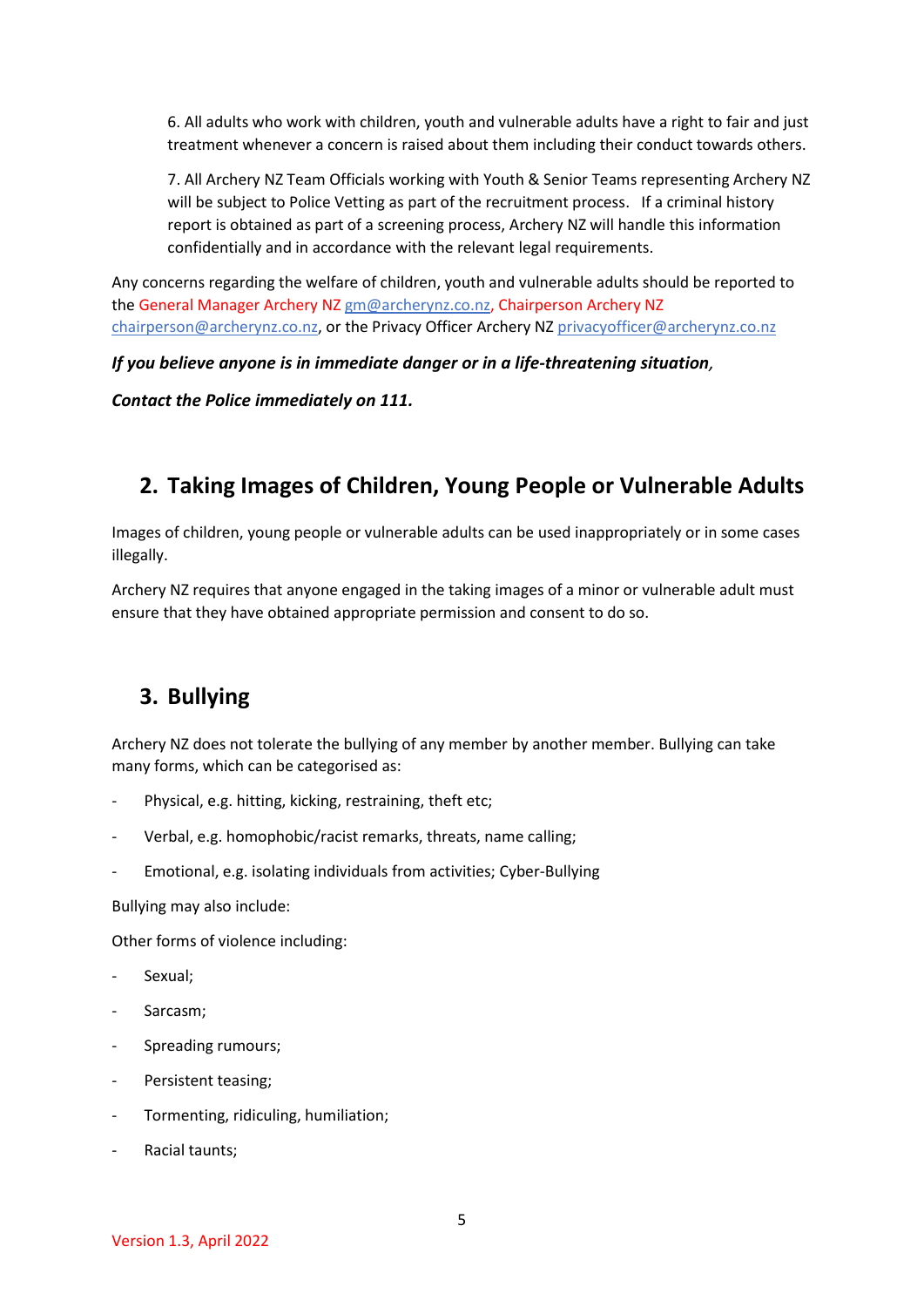- Graffiti; gestures;
- Unwanted physical contact or abusive comments, possibly of a sexual nature

Any concerns regarding bullying should be reported to the General Manager Archery NZ [gm@archerynz.co.nz,](mailto:gm@archerynz.co.nz) Chairperson Archery NZ [chairperson@archerynz.co.nz,](mailto:chairperson@archerynz.co.nz) or the Privacy Officer Archery NZ [privacyofficer@archerynz.co.nz](mailto:privacyofficer@archerynz.co.nz)

### **4. Cyber Bullying**

Technologies and communication tools and platforms such as computers, smart phones, smart watches, tablets, social media, chat, text messaging, online forums and websites, have greatly increased the potential for people to be bullied through unwanted and inappropriate comments. Bullying can cause anxiety or distress to the person or person's family that is being targeted.

Examples of cyberbullying include intimidating, threatening, defaming, belittling or mocking text messages or emails, rumours sent by email or posted on social networking sites, and embarrassing pictures, videos, websites, impersonating (fake profiles), or disclosure of personal information without the person's consent.

Archery NZ will not tolerate abusive, discriminatory, intimidating or offensive statements being made online.

Any concerns regarding cyber-bullying should be reported to the General Manager Archery NZ [gm@archerynz.co.nz,](mailto:gm@archerynz.co.nz) Chairperson Archery NZ [chairperson@archerynz.co.nz,](mailto:chairperson@archerynz.co.nz) or the Privacy Officer Archery NZ [privacyofficer@archerynz.co.nz](mailto:privacyofficer@archerynz.co.nz)

Bullying is a criminal offence and occurrences may by referred to the NZ Police.

Archery NZ will also not tolerate false claims of bullying, harassment, abuse or discrimination and action may be taken against anyone who it is proven has made false claims.

### **5. Anti-Discrimination and Harassment**

Archery NZ aims to provide an environment where all those involved in our activities and events are treated with respect.

We recognise that people cannot participate, enjoy themselves or perform at their best if they are treated unfairly, discriminated against, or harassed.

We prohibit all forms of harassment, discrimination and bullying based on the personal characteristics listed in the "Definitions" set out in our Dictionary of Terms.

In most circumstances, this behaviour is against the law.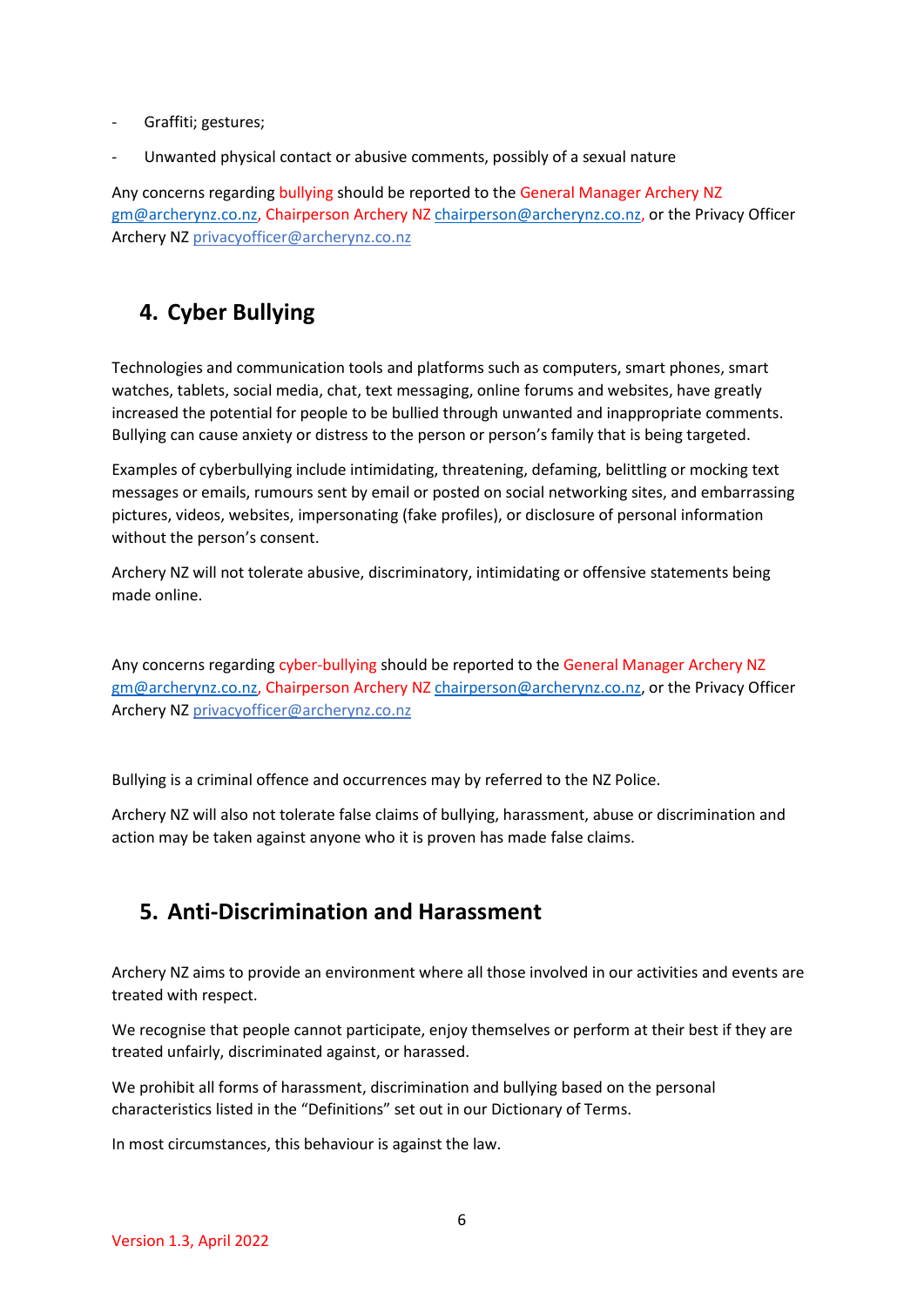If any person feels they are being harassed or discriminated against by another person or organisation bound by this policy, they may make an internal complaint. In some circumstances, they may also be able to make a complaint to an external organisation.

### **6. Gender Identity**

All people, regardless of their sexual orientation or gender identity have the same human rights and freedoms including freedom from discrimination.

All sexual and gender minorities in New Zealand have these rights under the Gender Recognition Act, Human Rights 2004. This includes people who identify as gay, lesbian, bisexual takataapui, intersex, transgender, transsexual, hinehi, hinehua, whakawahine, tangata ira tane, fa'afafine or fakaleiti.

The Act makes specific provision for sports organisations to prohibit or restrict a person whose gender has become the acquired gender under the Act from participating as competitors in an event or events involving a gender-affected sport. A sport is a gender-affected sport if the physical strength, stamina or physique of average persons of one gender would put them at a disadvantage to average persons of the other gender as competitors in events involving the sport.

Such prohibition or restrictions can only be made in order to secure fair competition or the safety of competitors at the event or events.

The International Olympic Committee updated its gender policy "IOC Framework on Fairness, Inclusion, and Non-Discrimination on the Basis of Gender Identity and Sex Variations" (the "IOC Policy") in 2021:

[https://olympics.com/ioc/news/amp/ioc-releases-framework-on-fairness-inclusion-and-non](https://olympics.com/ioc/news/amp/ioc-releases-framework-on-fairness-inclusion-and-non-discrimination-on-the-basis-of-gender-identity-and-sex-variations)[discrimination-on-the-basis-of-gender-identity-and-sex-variations](https://olympics.com/ioc/news/amp/ioc-releases-framework-on-fairness-inclusion-and-non-discrimination-on-the-basis-of-gender-identity-and-sex-variations)

The IOC Policy recognises that it must be within the remit of each sport and its governing body to determine how an athlete may be at disproportionate advantage compared with their peers. World Archery Rule 2.3.2.2 states that WA policy is to comply with applicable IOC rules and interpretations.

Archery NZ is committed to providing a safe and inclusive environment free from discrimination or abuse for all who participate in the sport of Archery. People who identify as transgender or transsexual or who are thought to be transgender or transsexual and those who identify with a gender that differs from the gender on their birth certificate should be safe from discrimination, harassment or abuse. Those going through gender transition deserve to be treated with sensitivity, respect and dignity.

The Archery NZ Gender Recognition Policy has been developed in accordance with the Gender Recognition Act 2004, the Human Rights Act (HRA) 1993 and the IOC Policy. It recognises the right of an individual who has undergone gender reassignment to participate in sport in their acquired gender whilst ensuring that such participation does not unfairly affect competition and does not affect the safety of fellow competitors.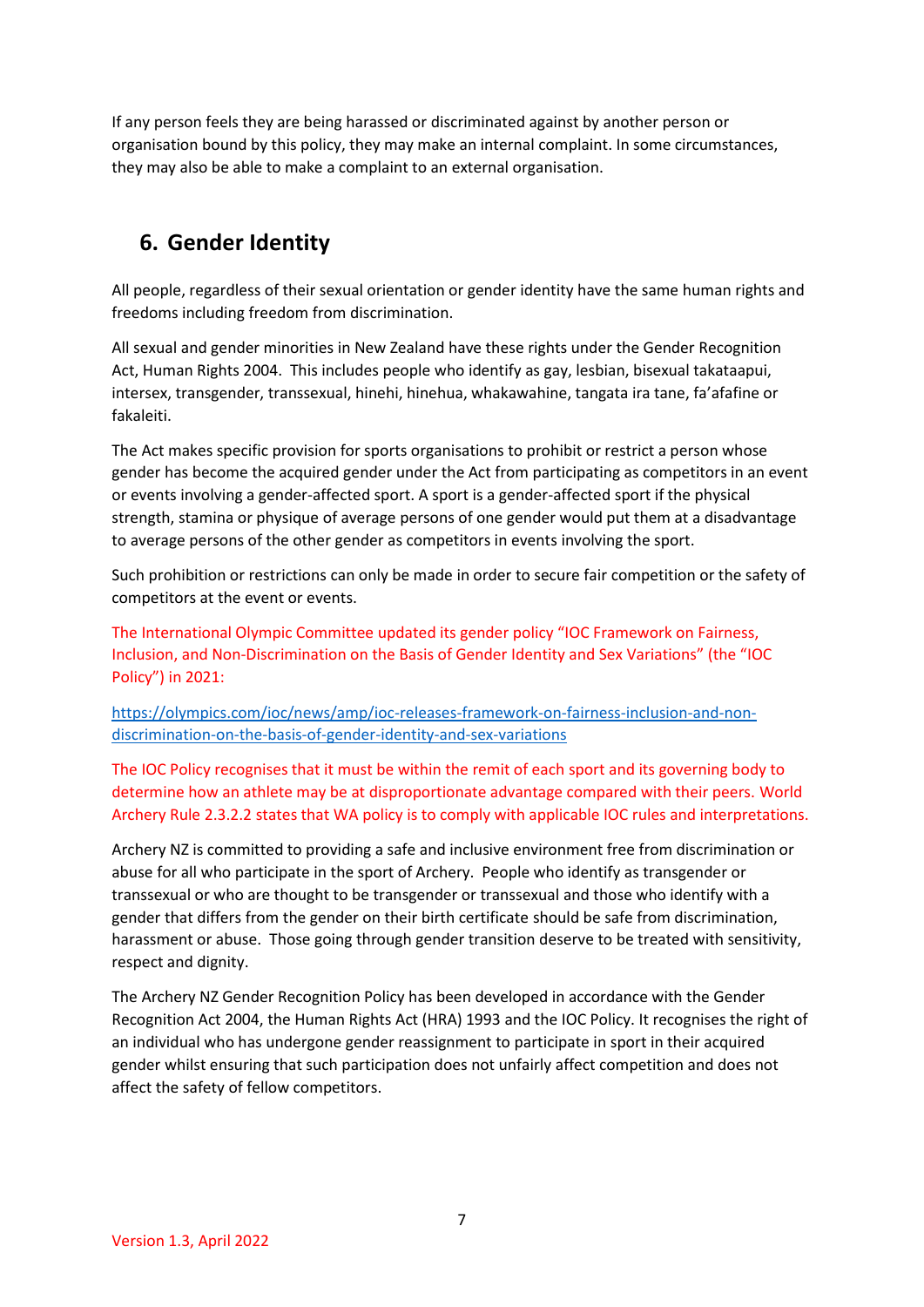#### **GENDER RECOGNITION POLICY FOR DOMESTIC EVENTS**

Archery NZ's Gender Recognition Policy for Domestic Events includes the following competitions:

- National Championships
- Archery NZ major and minor registered local tournaments
- Archery NZ Inter-school competitions
- Archery NZ postal competitions
- Archery NZ Affiliated Club events
- Other events not classified as "International Competitions"

At these events, the following applies:

- Athletes may participate in the category that best aligns with their self-determined gender identity once the athlete has declared their gender identity in writing to Archery NZ.
- Athletes should be aware that use of hormones for transition may require a therapeutic use exemption.

Once an individual has met all the above requirements their Archery NZ membership details will be changed to reflect their identified gender.

All knowledge-based qualifications, such as those for coaching and judging, may be retained in the identified gender.

All shooting awards may be gained in the identified gender notwithstanding the fact that equivalent awards have been gained in a previous gender.

#### **GENDER RECOGNITION POLICY FOR INTERNATIONAL EVENTS**

Archery NZ's Gender Recognition Policy for International Events includes the following competitions:

• International Events registered with World Archery, where Archery NZ selects a National Representative Team (such as World Championships, World Cups, Oceania Championships, etc.)

#### For these events, and until the World Archery policy on the matter is declared, the following applies:

1. Those who identify as male or transition from female to male shall only be eligible to compete in the male category without restriction under the following conditions:

- The athlete has declared in writing to Archery NZ that their gender identity is male.
- Understand that if they are using testosterone to transition and intend to compete at National or International level a therapeutic exemption may be required.

2. Those who transition from male to female are eligible to compete in the female category under the following conditions:

- The athlete has declared in writing to Archery NZ that their gender identity is female. The declaration cannot be changed, for sporting purposes, for a minimum of four years.
- The athlete must demonstrate that their total testosterone level in serum has been below 10 nmol/L for at least 12 months prior to their first competition.
- The athlete's total testosterone level in serum must remain below 10 nmol/L throughout the period of desired eligibility to compete in the female category.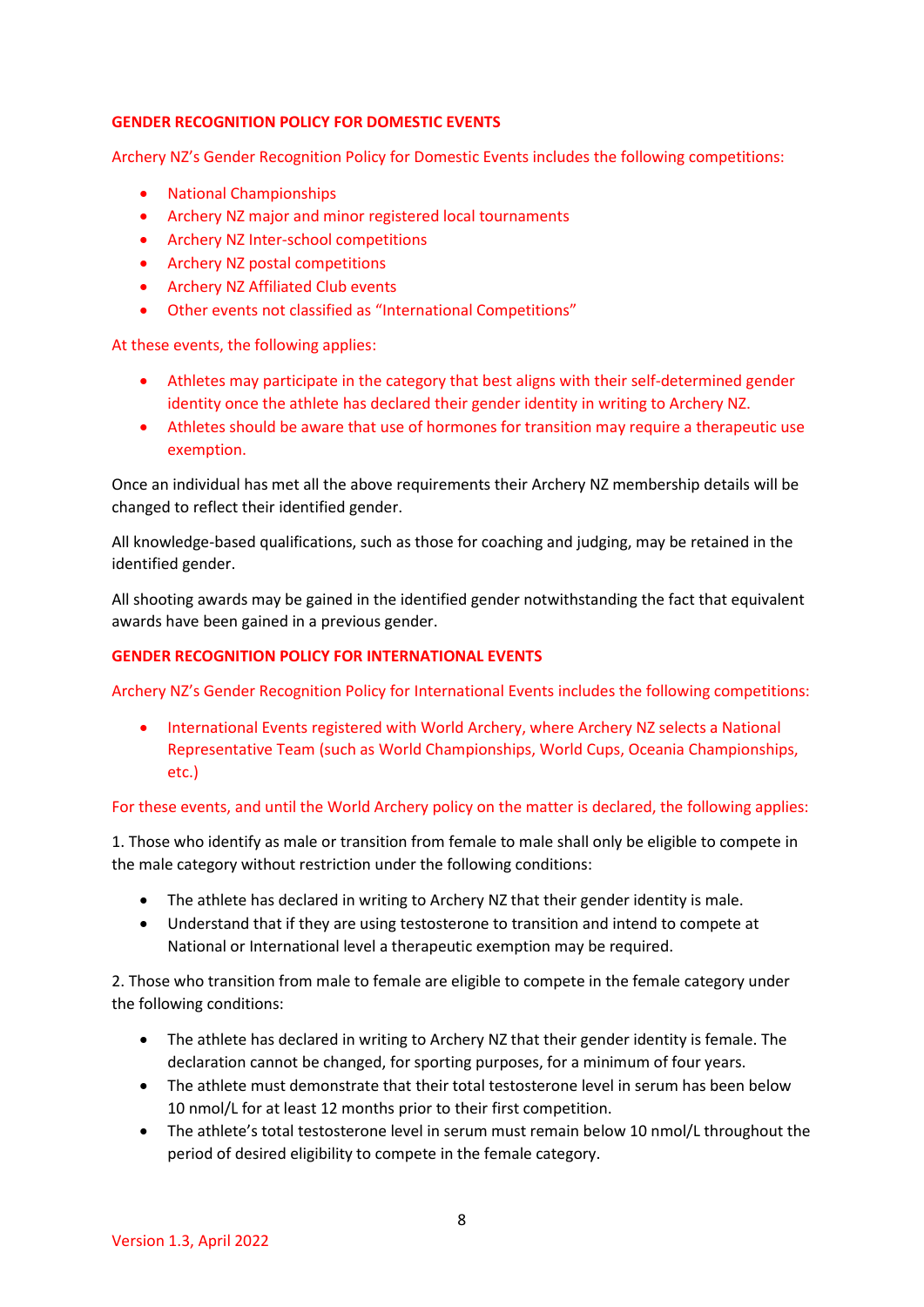• Compliance with these conditions may be monitored by testing. In the event of noncompliance, the athlete's eligibility for female competition will be suspended for 12 months.

Once World Archery Policy has been declared for international events, it will supersede Archery NZ's Gender Recognition Policy for International Events.

#### **A. Privacy**

1. Where an individual or individuals contact an event organiser wishing to compete in competition under their acquired gender(s), the event organiser shall work with the individual or individuals to accommodate their participation, whilst respecting their privacy at all times.

2. Archery NZ (and its officers and staff) and any organisers of Archery NZ event(s) shall not disclose any information obtained from an individual in accordance with this policy unless:

(a) The disclosure of that information does not enable the individual competitor to be identified;

(b) the individual competitor to whom the information relates has agreed to its disclosure; or

(c) it is under a legal duty to disclose the information.

3. Archery NZ (and its officers and staff) and any organisers of Archery NZ event(s) shall make reasonable efforts to provide suitable toilet/changing facilities for archers undergoing gender reassignment, taking into account their needs and those of other archers using those facilities. Where no suitable facilities exist, archers undergoing gender reassignment should be allowed to use existing or temporary disabled facilities.

#### **B. Accommodations for travel.**

When possible, Archery NZ representative athletes traveling to competitions, training camps or other team travel situations should be assigned accommodations based on their gender identity, with more privacy provided, if possible, when requested.

### **7. Social Media**

Archery NZ promotes responsible use of social media and requires its members, when posting about Archery NZ and its districts, clubs or members or posts that are district/club endorsed, promoted or conducted events or activities, to observe the following guidelines for responsible social media use.

Archery NZ requires members to take responsibility for their own words and for the comments allowed on their own pages, sites or forums.

Members should show courtesy and respect to others and must not use social media channels to abuse others, expose others to offensive or inappropriate content, or for any illegal purpose.

When using your own or Archery NZ social media channels, please ensure that you: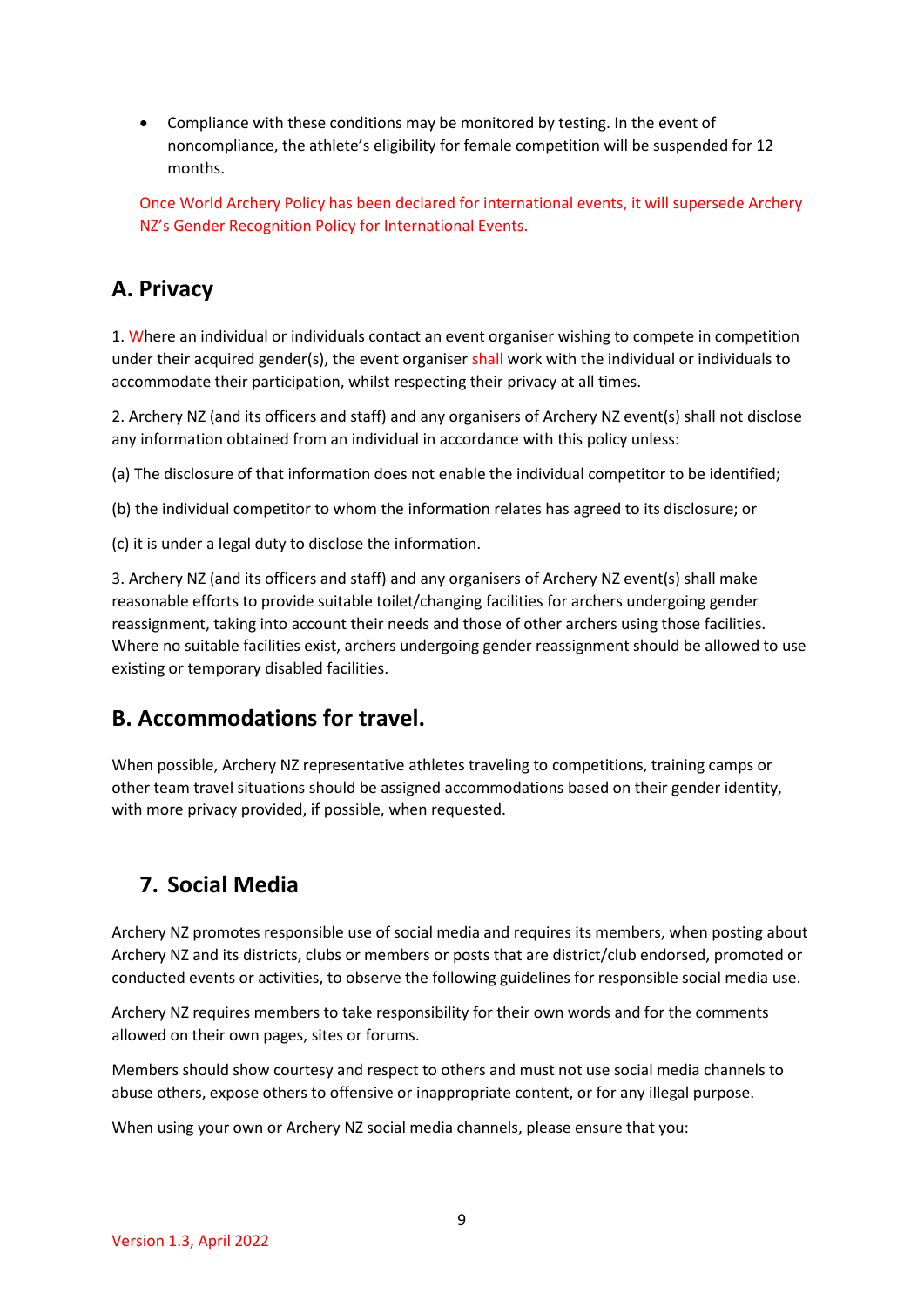- protect your personal privacy and that of others by not including personal information about yourself or others in your posts to our social media channels (for example, email addresses, private addresses or phone numbers)
- represent your own views and not impersonate or falsely represent any other person
- are not abusive and do not harass or threaten others
- do not make defamatory or libellous comments
- do not use insulting, provocative or hateful language
- do not use obscene or offensive language
- do not post material to our social media channels that infringes the intellectual property rights of others
- do not post multiple versions of the same view to the our social media channels or make excessive postings on a particular issue
- do not promote commercial interests in your posts to Archery NZ social media channels
- do not include internet addresses or links to websites, or any email addresses in your post to Archery NZ social media channels.

Archery NZ encourages all members to "think before posting".

Members should recognize that even if posting to a private section of a social networking site comments can appear in public areas through a variety of means and can easily be found. Members should avoid posting something they will regret now or later.

#### **8. Alcohol-free shooting environment**

Alcohol (**ethanol**) is prohibited In-Competition in Archery by World Archery. Detection will be conducted by analysis of breath and/or blood. The doping violation threshold is equivalent to a blood alcohol concentration of 0.10 g/L.

Even though WADA (World Anti-Doping Agency) withdrew alcohol as being a banned substance in many sports in 2018, World Archery is committed to maintaining a clean sport and that includes a ban on the use of alcohol in competition. The consumption of alcohol on the day of or the night prior to an event may put the athlete over the allowable limit.

Archery NZ has a "no alcohol consumption" policy for representative teams from the time of travelling to the event until the conclusion of the teams shooting.

#### **Personal Responsibility**

All athletes are ultimately responsible for what they consume or inhale. If you take any medication or supplements it is your responsibility to educate yourself as to their contents.

<http://drugfreesport.org.nz/>

<http://list.wada-ama.org/>

<http://rulebook.worldarchery.org/PDF/Official/2015-01-01/EN-Book6.pdf>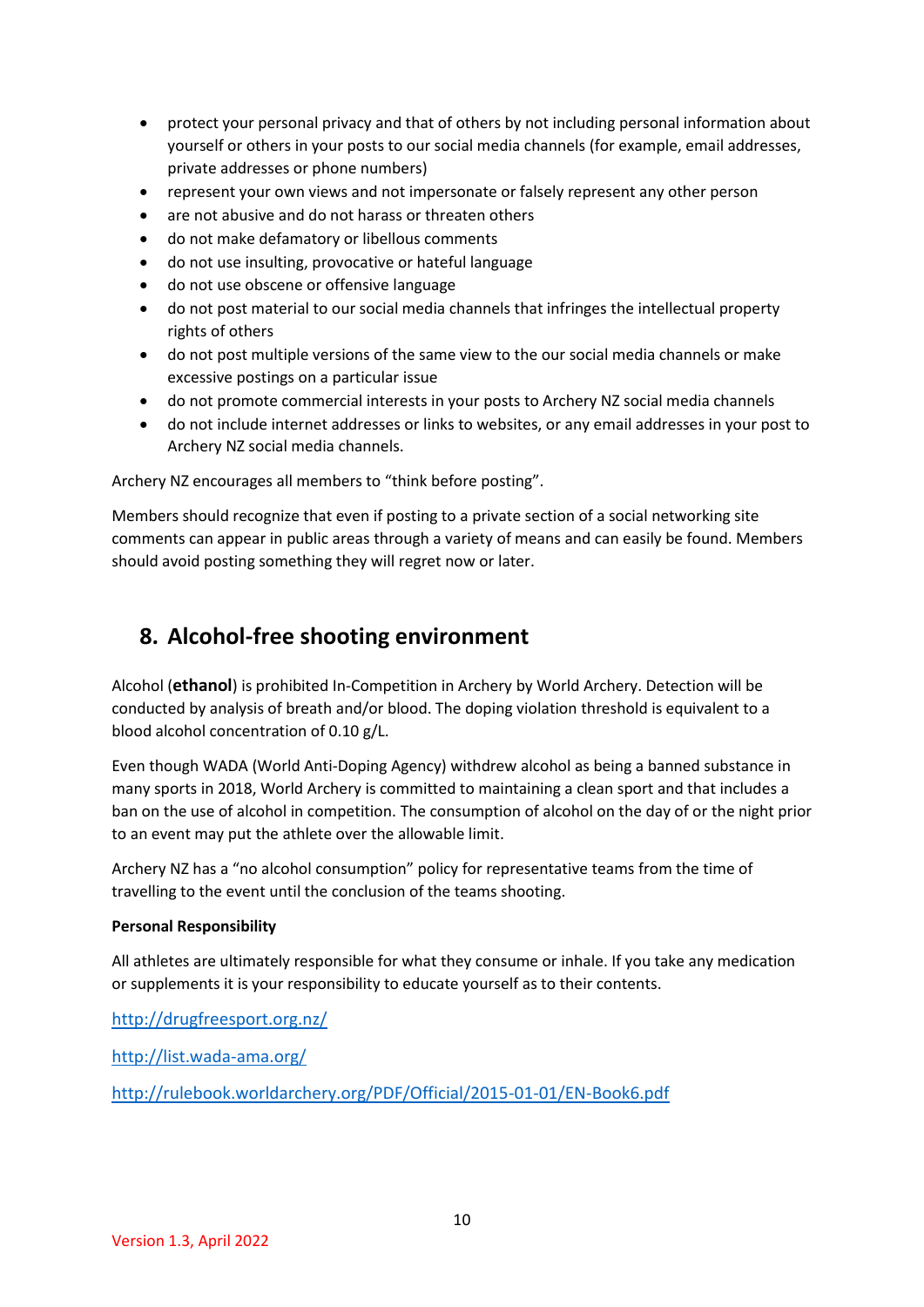#### **9. Responsible service and consumption of alcohol**

Archery NZ has a commitment to conducting or endorsing social events in a manner that promotes the responsible service of and consumption of alcohol. Archery NZ also recommends that affiliated member clubs follow strict guidelines regarding the service of and consumption of alcohol at club events.

For further information on being a responsible host please refer to:

<http://www.alcohol.org.nz/>

#### **10. Smoke Free**

Archery NZ recognises and will enforce World Archery Non Smoking Policy at all tournaments and events. World Archery updated their policy to include the use of electronic cigarettes.

Accordingly, Archery NZ encourages all associated clubs and districts to adopt this policy or to develop their own policy and to enforce the policy at all activities, tournaments, events, functions and meetings.

This policy will apply to all members, coaches, judges, officials, volunteers and employees, visitors and members of the public.

All venues in particular indoor venues, food preparation and dining areas must be smoke free although designated outdoor smoking areas may be identified.

The selling of cigarettes or smoking related products (including vending machines) is not recommended. Sponsorship of any smoking or smoking related product is banned by World Archery.

### **11. Sexual Relationships**

An intimate (sexual) relationship between a coach and athlete has the potential to be damaging even if it doesn't constitute harassment.

Athletes, coaches and sports administrators need to be aware of the potential problems that such a relationship can create for the coach, athlete, team members and the sports organisation.

- Not every intimate relationship between a coach/administrator/manager and athlete is of concern. Many club teams are coached by a member's husband, wife, partner, relative or friend.
- Relationships where there is a great disparity between a coach/administrator/manager and athlete in terms of authority, maturity, status and dependence have the potential to be harmful, even if the athlete has reached the legal age of consent.
- Factors to consider when assessing potential harm include:
	- o the age of the athlete
	- o the potential for 'grooming' or undue influence
	- o differences in authority or status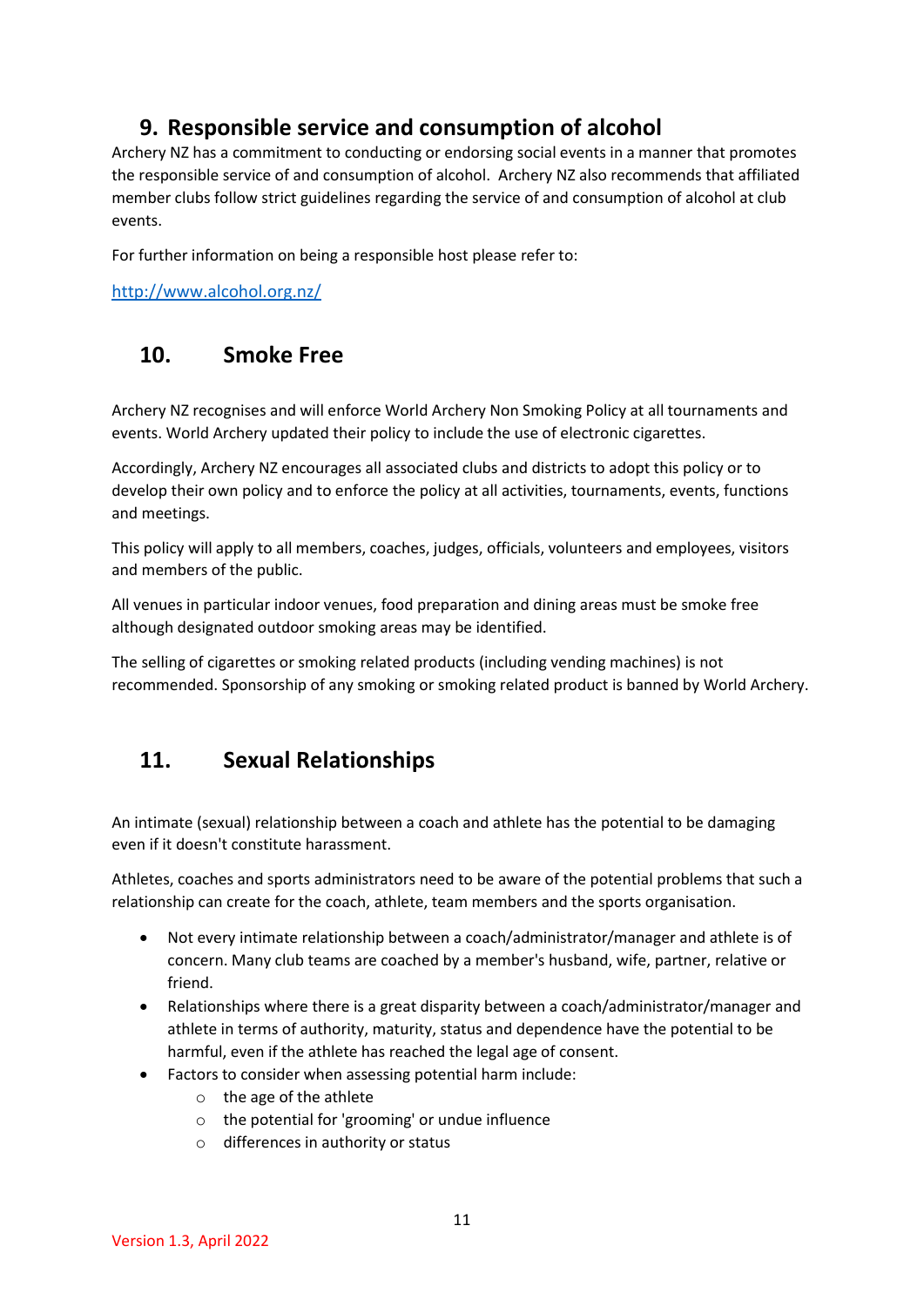- $\circ$  patterns of inappropriate behaviour (e.g., has the coach/administrator/manager had previous relationships with athletes?)
- o the impact on the team and/or the club or district
- o possible impact on the sport's public image.

#### **12. Complaint Procedures**

Official complaints are handled by the Archery NZ Disputes and Disciplinary Policy, which can be accessed at www[.archerynz.co.nz/](http://www.archerynz.co.nz/)

### **13. Dictionary of Terms**

This Dictionary sets out the meaning of words used in this policy and its attachments, without limiting the ordinary and natural meaning of the words. Further detail or definitions can be sourced from the relevant child protection authorities or equal opportunity and anti-discrimination commissions.

**Abuse** is a form of harassment and includes physical abuse, emotional abuse, sexual abuse, neglect and abuse of power. Examples of abusive behaviour include bullying, humiliation, verbal abuse and insults.

**Child or Youth** means a person who is under the age of 18

**Child abuse** involves conduct which puts a child at risk of harm and may include:

- **physical abuse**, by hurting a child or a child's development (e.g. hitting, shaking or other physical harm; giving a child alcohol or drugs; or training that exceeds the child's development or maturity);
- **sexual abuse** by adults or other children, where a child is encouraged or forced to watch or engage in sexual activity or where a child is subject to any other inappropriate conduct of a sexual nature (e.g. sexual intercourse, masturbation, oral sex, pornography, including child pornography, or inappropriate touching or conversations);
- **emotional abuse**, by ill-treating a child (e.g. humiliation, taunting, sarcasm, yelling, negative criticism, name-calling, ignoring or placing unrealistic expectations on a child);
- **neglect** (e.g. failing to give a child food, water, shelter or clothing or to protect a child from danger or foreseeable risk of harm or injury).

**Complaint** means a complaint made verbally or in writing to Archery NZ

**Complainant** means the person making a complaint.

**Discrimination** occurs when someone is treated unfairly or less favourably than another person in the same or similar circumstances because of a particular personal characteristic. This is known as direct discrimination. Indirect discrimination occurs when a rule, policy or practice disadvantages one group of people in comparison with others, even though it appears to treat all people the same.

In New Zealand it is against the law to discriminate against someone because of their: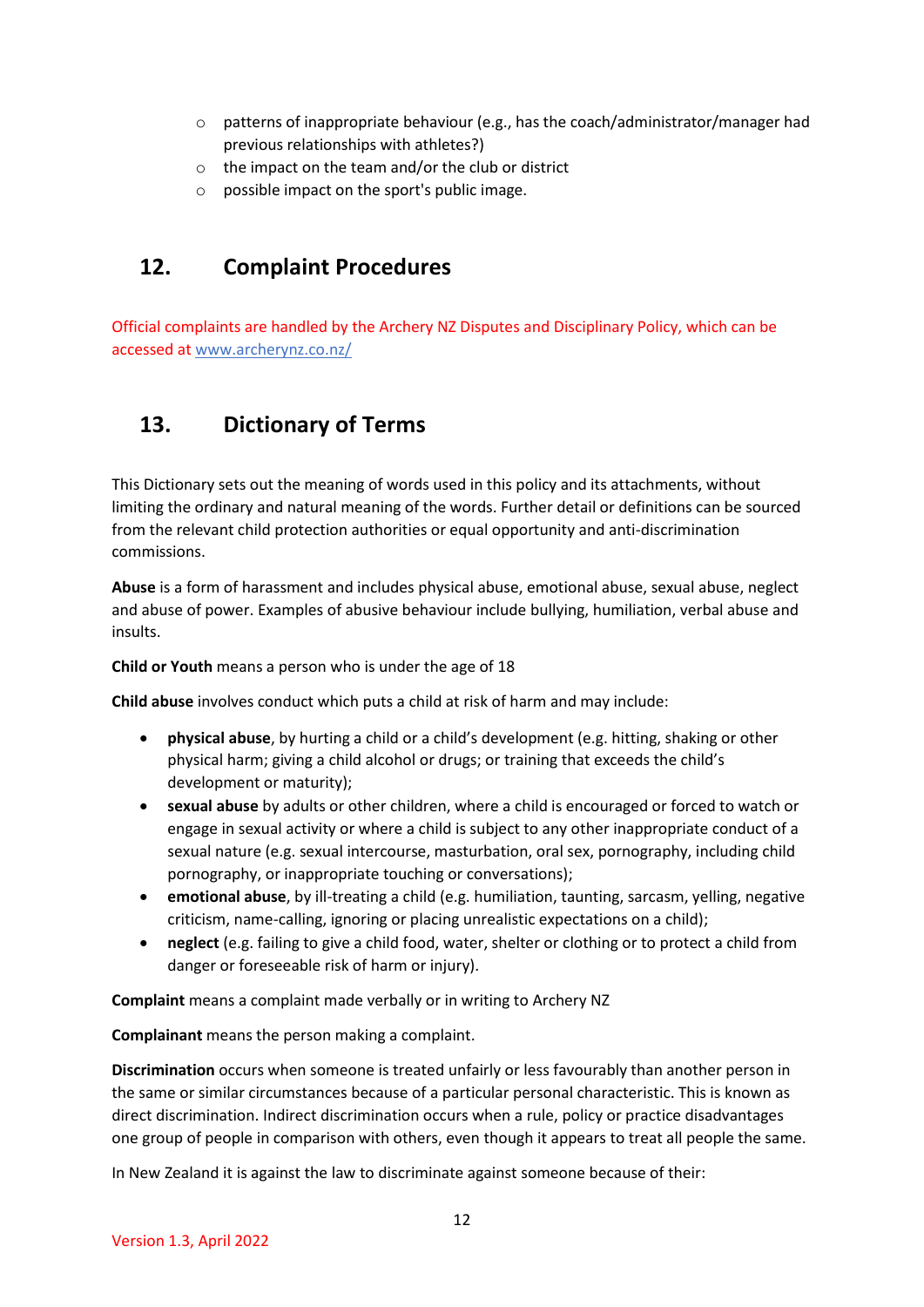- age;
- disability;
- family/carer responsibilities;
- gender identity/transgender status;
- sexual orientation;
- irrelevant medical record;
- irrelevant criminal record;
- political belief/activity;
- pregnancy and breastfeeding;
- race;
- religious belief/activity;
- sex or gender;
- social origin.

**Harassment** is any type of behaviour that the other person does not want and is likely to make the person feel intimidated, insulted or humiliated. Unlawful harassment can target a person because of their race, sex, pregnancy, marital status, sexual orientation or some other personal characteristic protected by law (see the list under "Discrimination").

Public acts of racial hatred which are reasonably likely to offend, insult, humiliate or intimidate are also prohibited. This applies to spectators, participants or any other person who engages in such an act in public. This policy also prohibits public acts that vilify people on other grounds such as homosexuality, gender identity, HIV/AIDS, religion and disability (see also "Vilification").

**Mediator** means an impartial person appointed to help those people involved in a complaint to talk through the issues and resolve the matter on mutually agreeable terms.

**Member** means a financial member of Archery NZ

**Natural justice** (or procedural fairness) requires that:

- both the complainant and the respondent must know the full details of what is being said against them and have the opportunity to respond;
- all relevant submissions must be considered;
- no person may judge their own case;
- the decision-maker(s) must be unbiased, fair and just;
- the penalties imposed must be fair.

**Police check** means a national criminal history record check conducted as a pre-employment, preengagement or current employment background check on a person.

**Policy, and this policy** means this Member Protection Policy.

**Privacy Officer** means the person appointed by the Board of ArcheryNZ to oversee the privacy of the members of ArcheryNZ and the first point of contact for privacy queries and Police checks.

**Respondent** means the person whose behaviour is the subject of the complaint.

**Role-specific codes of conduct (or behaviour)** means standards of conduct required of people holding certain roles in our organisation (e.g. coaches, officials, umpires).